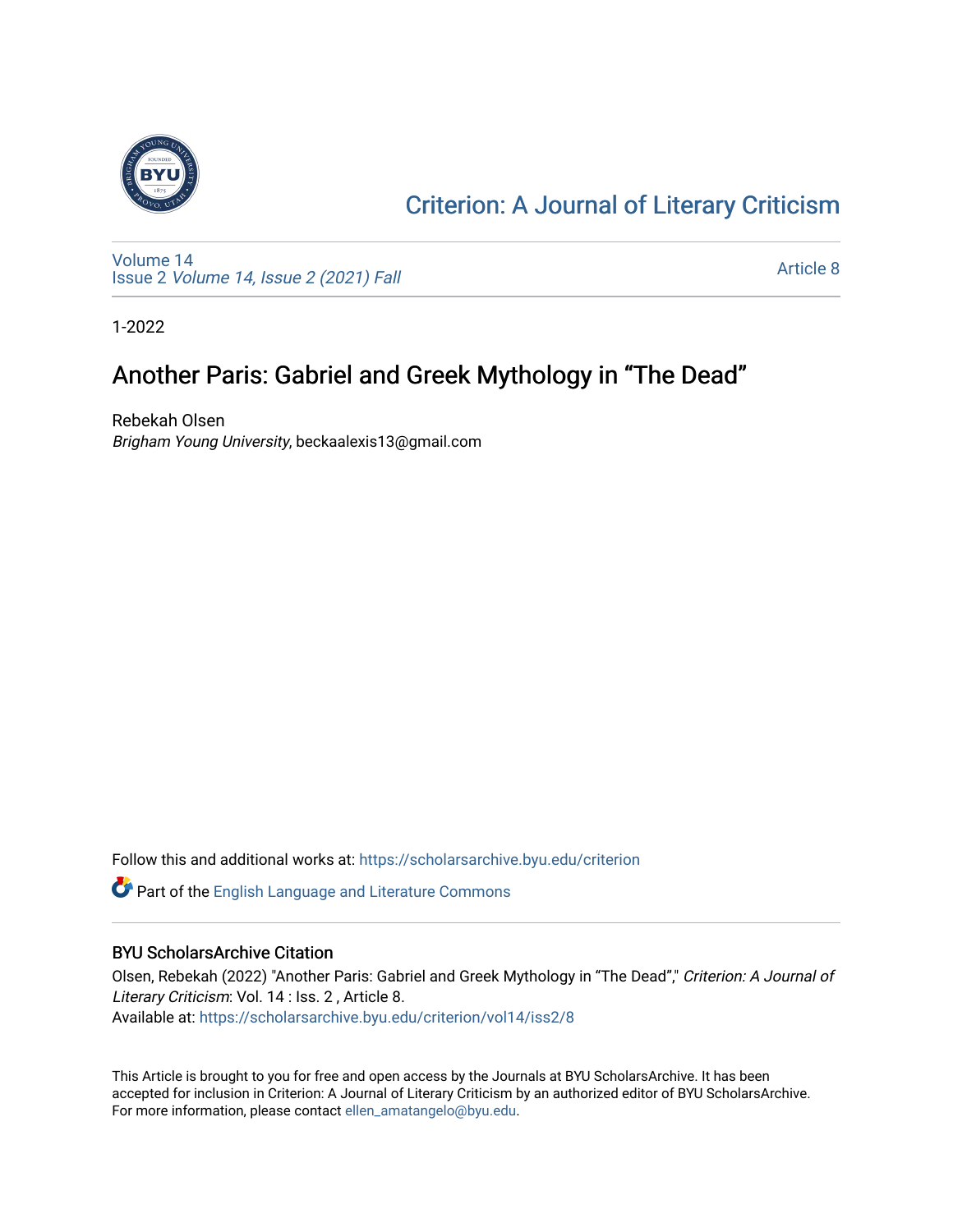### Another Paris: Gabriel and Greek Mythology in "The Dead"

#### Cover Page Footnote

Thanks to Dr. Jarica Watts and the faculty of the BYU English Department. Your dedication is invaluable.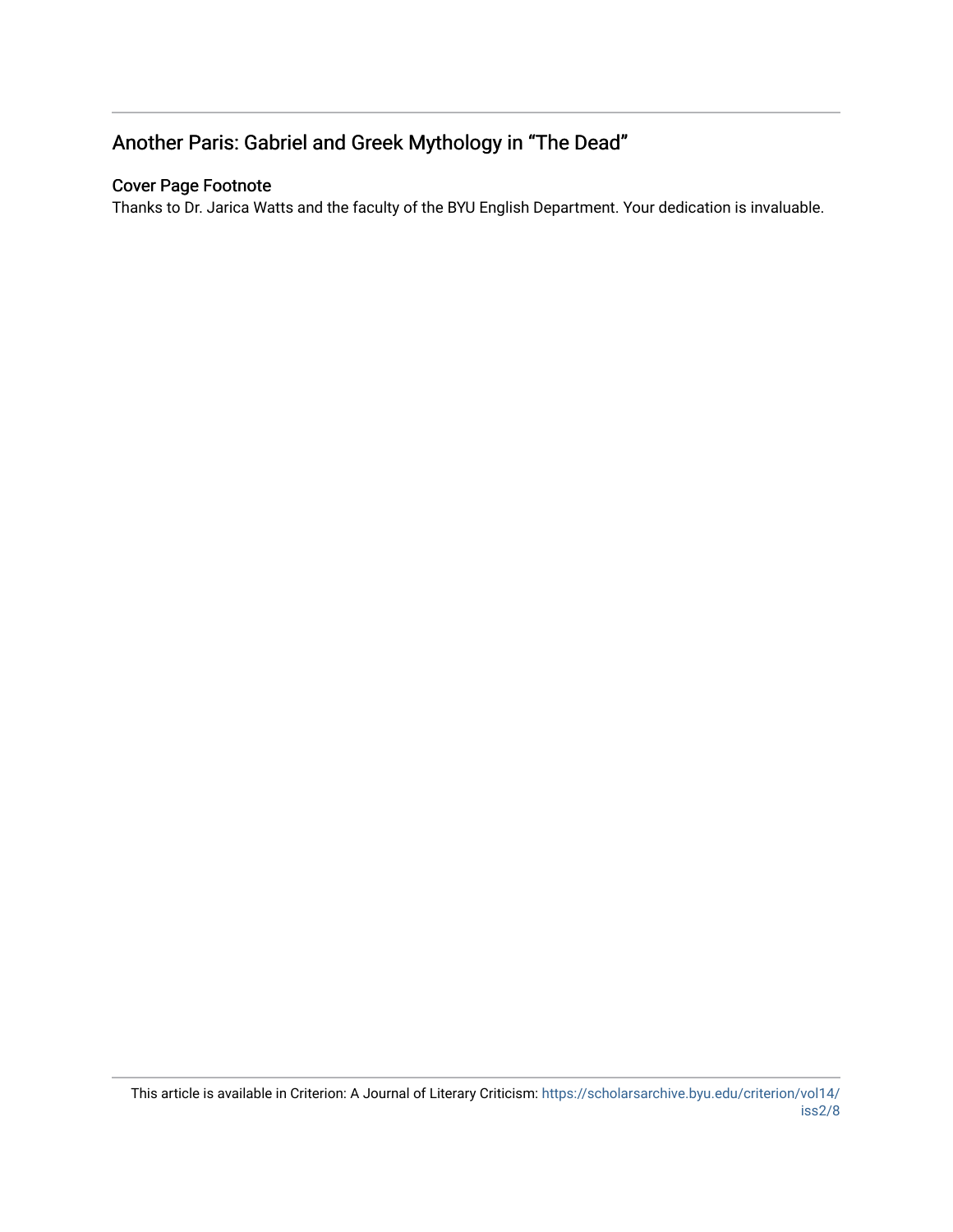# Another Paris

Gabriel and Greek Mythology in "The Dead"

*Rebekah Olson*

James Joyce's book *Dubliners*, published in 1914 Ireland, is full of stories dealing with epiphany and paralysis, interwoven throughout with discussions of gender, marriage, and sexuality. In one of these stories, "The Dead," Gabriel Conroy, husband of Gretta and patriarch of his extended family (which includes two elderly maiden aunts and their niece), goes to a dinner party, and then goes home with his wife where he realizes he knows less about her and her past than he thought he did. The critical conversation surrounding this story places a strong emphasis on differing feminist readings of the text, with some authors focusing on the "three graces of Dublin's musical world," while most other scholars emphasize the relationships that the three women in the new guard (Lily the maid, Molly Ivors the teacher, and Gretta Conroy, Gabriel's wife) have with Gabriel and the relevance of those relationships in historical context (Joyce 178).

I am arguing that Lily, Molly Ivors, and Gretta represent the transition away from traditional women's roles by inverting mythical attributes associated with the classical Greek graces: Euphrosyne (joy) is antithetical to Lily's bitterness, which shocks Gabriel; Aglaia (elegance or brightness) represents Molly Ivors as a bright woman, but one who is too modern to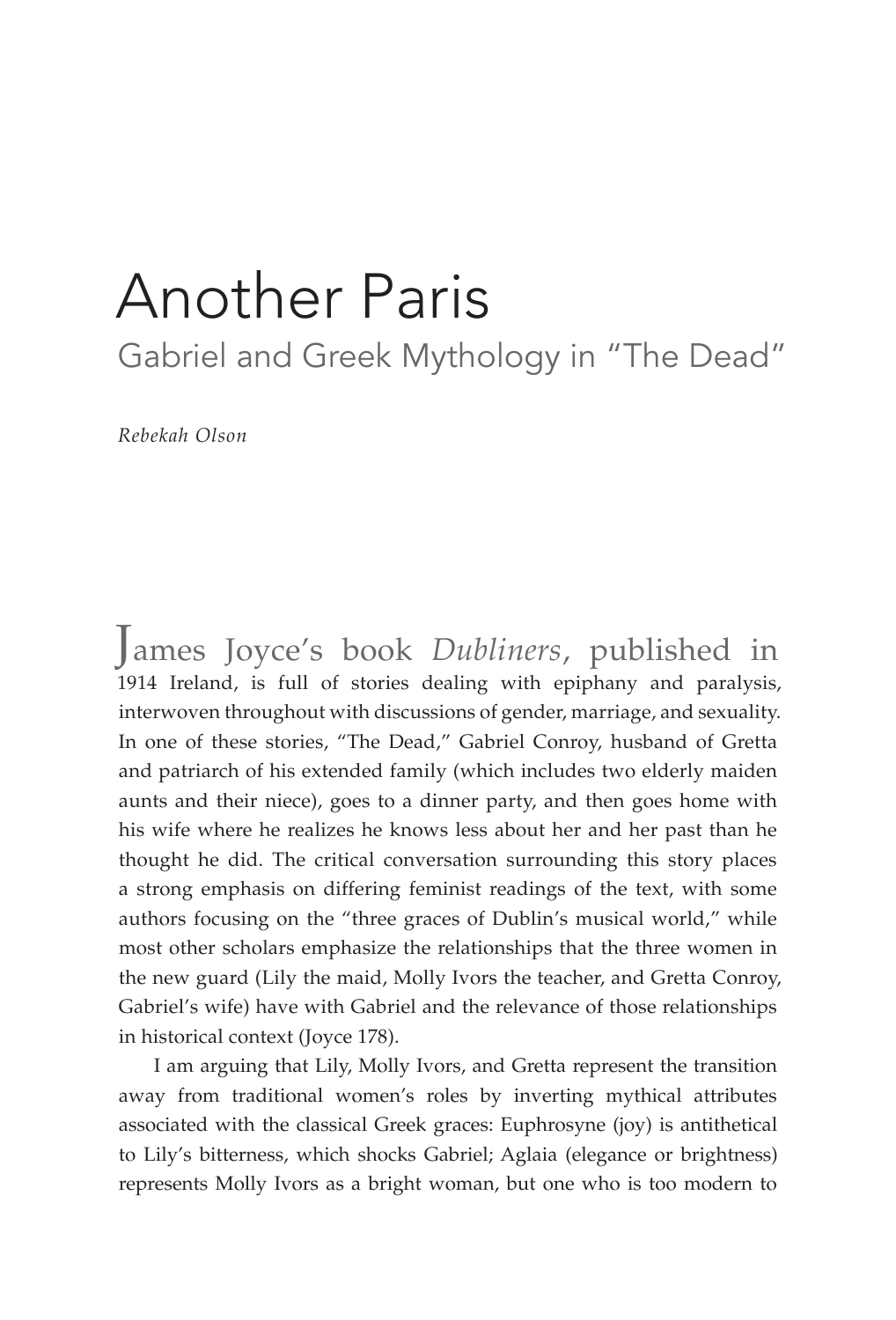be elegant and leaves early; and Thalia (bloom) represents the closing up of Gretta and her loss of beauty. However, while these subversions of the graces are part of their character, I believe that the three women end up being more closely linked to the three goddesses who act as contestants in the myth of the Judgment of Paris: Lily's bitterness towards unfaithfulness is a nod to Hera; Molly's modern, combative nature is associated with the feminine war deity Athena; and Gretta's allure as a lover makes her a strong parallel with Aphrodite, the eventual winner of the contest. In "The Dead," Joyce undercuts traditional female roles and attempts a shift away from aesthetic ideals towards active participation for Lily, Molly, and Gretta. This transition serves to frame Gabriel's own confused masculinity as well as how he deviates from the soldier-hero model of masculinity into something more domestic—the same kind of domestic masculinity observed in the Paris myth.

Gabriel's identity as a confused and nontraditional man is emphasized in contrast with the rigidity of Edwardian expectations of manhood. The period just before World War I was a time with a straightforward definition of what it meant to be a man. Graham Dawson, a scholar of WWI masculinity, writes of Edwardian England as a time when "masculinities are lived out in the flesh, and fashioned in the imagination" (Dawson 1). This concept emphasizes the ways in which gender norms constitute a sort of box which is impossible to transcend. To Dawson, the idea of the soldierhero has been "one of the most durable and powerful forms of idealized masculinity within Western cultural traditions since the time of the ancient Greeks" (Dawson 1). Dawson is not the only one who realizes the strength of the archetypal soldier-hero in Edwardian England. Michael Roper, a scholar who deals primarily with WWI notions of masculinity, explains why the soldier-hero had taken such hold of the Edwardian cultural landscape: "the 'muscular Christianity' of the mid-nineteenth century, which had emphasized such qualities as compassion, fairness, and altruism had given way to secular and more aggressive ideals" (Roper 347). Because masculinity had been trending further and further away from traditionally feminine traits, Edwardian masculinity especially prized "stoic endurance, that is, the forbearance of pain and the suppression of sentiment" (Roper 347). While Victorian men had been expected to understand sensibility, Edwardian men were expected to eschew it completely, and self-controlled stoicism was the widely accepted norm.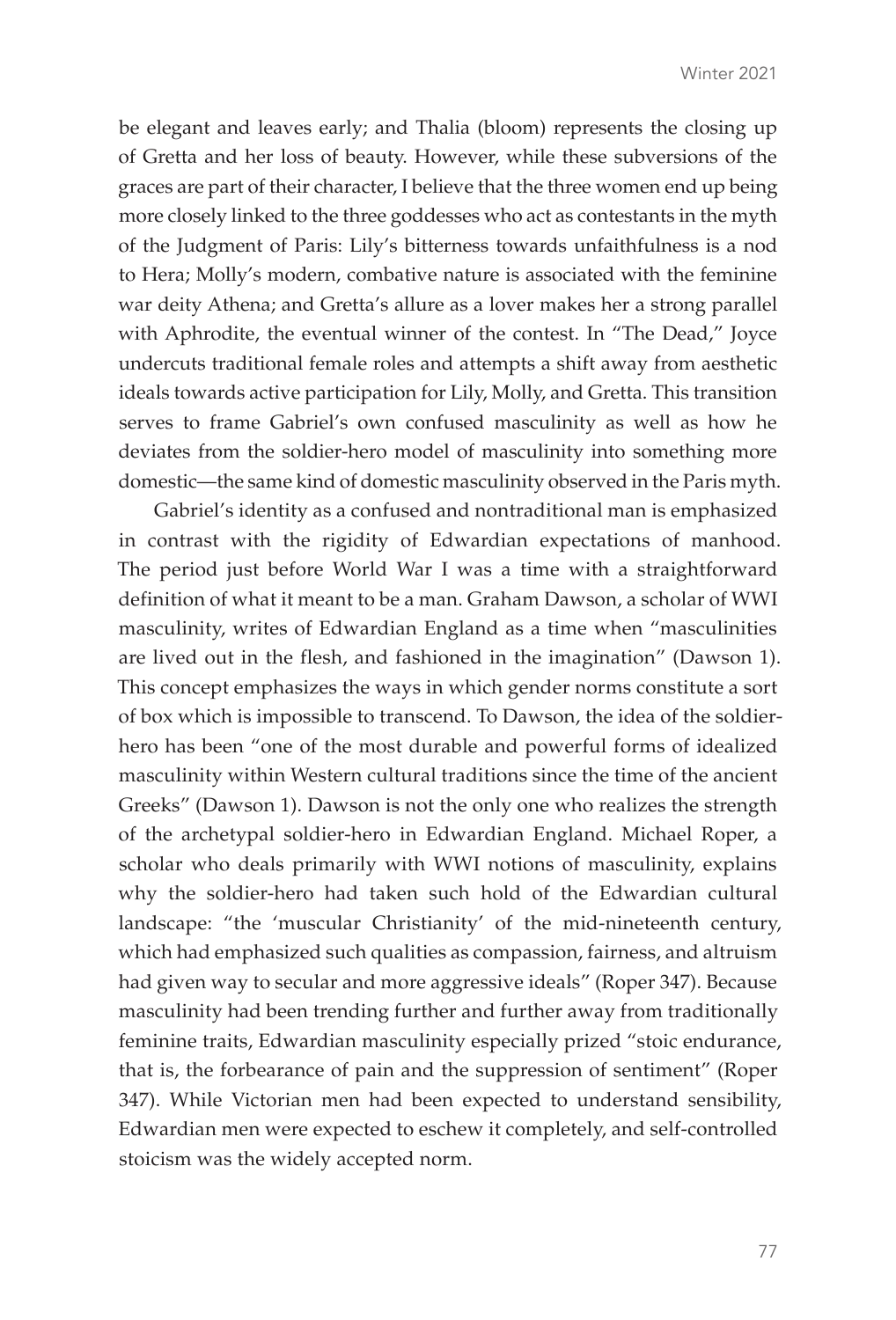However, Jessica Meyer, another influential author of WWI masculinity criticism, is quick to point out that "ideals of a more domestic form of masculinity also existed in British culture at the time" (Meyer 6). She emphasizes that, while many men preferred adventuresome, exciting soldierheroes of masculinity, "the power of the domestic roles of men as providers and protectors remained strong" (Meyer 6). Meyer identifies a split that has existed since the days of Hellenic Troy—the "potential for conflict between these two identities, the domestic and the martial" (Meyer 12). It is in this context of brittle masculinity, that we must see the interactions between Gabriel and the three women who so disconcert him—women with whom, "personal encounters disturb [Gabriel's] poise until he finally gives in to the annihilation he has not only anticipated but invited," as Edward Brandabur concludes in his book *A Scrupulous Meanness*, about Joyce's early work (Brandabur 116). Brandabur argues that Gabriel deserves his tragic ending in some way, in part because he has invited this annihilation through his perfect misunderstanding of the nature of the women around him.

Gabriel tries to define his own masculinity based on the three women he interacts with, and over the course of the story, he realizes that Lily, Molly, and Gretta are not ornamental, but instead they have much more power than he initially ascribes to them. David Daiches, one of the defining theorists on "The Dead," established that "Gabriel Conroy's encounters with three women— Lily, Molly Ivors, and Gretta Conroy— which mark the several stages in his journey toward self-knowledge, constitute the heart and soul of the story's technique, theme, and pattern" (Higdon 179–80). This commentary on both the technique and the pattern of "The Dead" highlights the fundamental nature of these encounters to the story; without these encounters, there would be no Gabriel. There are some similarities in his interactions with all three women, like how he initially describes their physical attributes (Lily's complexion or Molly's high-necked blouse) and how, almost immediately, in conversation, he loses his edge.

However, I am most interested in the classical allusion in the idea of the "three graces" which is identified during Gabriel's speech when he says, "I will not attempt to play tonight the part that Paris played on another occasion. I will not attempt to choose between [the graces]" (Joyce 178). This recollection of the famous myth about the Judgment of Paris, however, is an incorrect retelling. Paris in myth does not have to choose between three minor graces. Paris has to choose between three goddesses—an apple from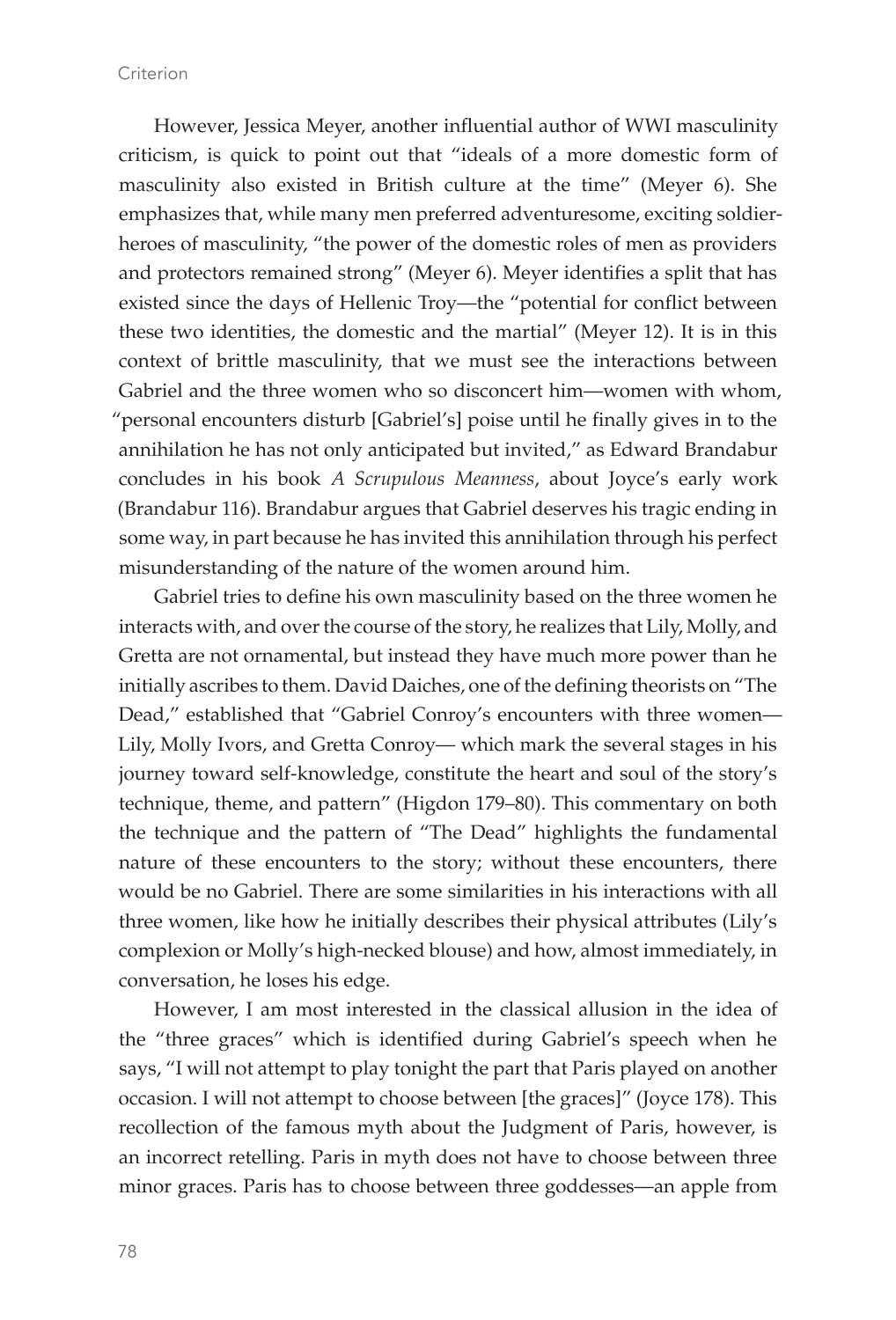the garden of the Hesperides is inscribed "to the most beautiful," and Hera, Athena, and Aphrodite pick Paris, the Trojan prince, to decide which of them is most worthy of the apple. Paris chooses Aphrodite because she promises him Helen of Troy, a choice which Gabriel mimics, although, like Paris, he has very little idea initially of the powers at play. Gabriel knows about the graces, but now he has to adapt to goddesses in his life—women who have vastly more power than he ever thought. In the story, Lily represents the inversion of Hera, disappointed by the unfaithfulness of men (Hera was a notorious victim of her husband's infidelity), while Molly Ivors is Athena, a well-educated but often masculine-coded warrior. Meanwhile, Aphrodite is represented by Gretta as Gabriel realizes just how little he truly knows about the love of his life and is forced to confront whether he even knows how to love her properly.

Gabriel's conversation with Lily is brief but terribly disconcerting for him, as it subverts his expectation that all women should like to be in love. As Gabriel first walks in, he notices Lily's appearance, smiling at the way she says his name and noticing how pale she looks in the lamplight. However, a familiar remark about whether she is dating goes awry as Lily responds with unforeseen heat. As the foil to Euysonthe's joy, Lily is full of "bitterness" towards her prospects in love, saying, "the men that is now is only all palaver and what they can get out of you" (154). The word "palaver" is an unusual one. It was most often used in West Africa as a pidgin word that helped traders negotiate ("Palaver"). In context, it seems like a dig by Joyce at the transactionality of marriage—not only are men all "palaver" but they are also "what they can get out of you." Both phrases say, more or less, the same thing, that men want something from Lily, something that she is unwilling to provide. "Palaver" can also refer to trouble or "hassle," which makes sense because, at this moment, Gabriel is more or less hassling Lily by asking her condescending questions. The scene so disconcerts Gabriel because he has been thinking of Lily exclusively as an underclass maid. Maybe he realizes that her bitter comments are in reference to him as well, a hassle who also wants her to provide a service. This is the first glimpse Gabriel gets of a woman responding to him in a way completely unexpected to him, and highlights that she has value for her interior mind as well as the shallow exterior he saw before.

Gabriel's interaction with Lily is the first moment where a woman transitions from being an ornamental "grace" in Gabriel's mind and starts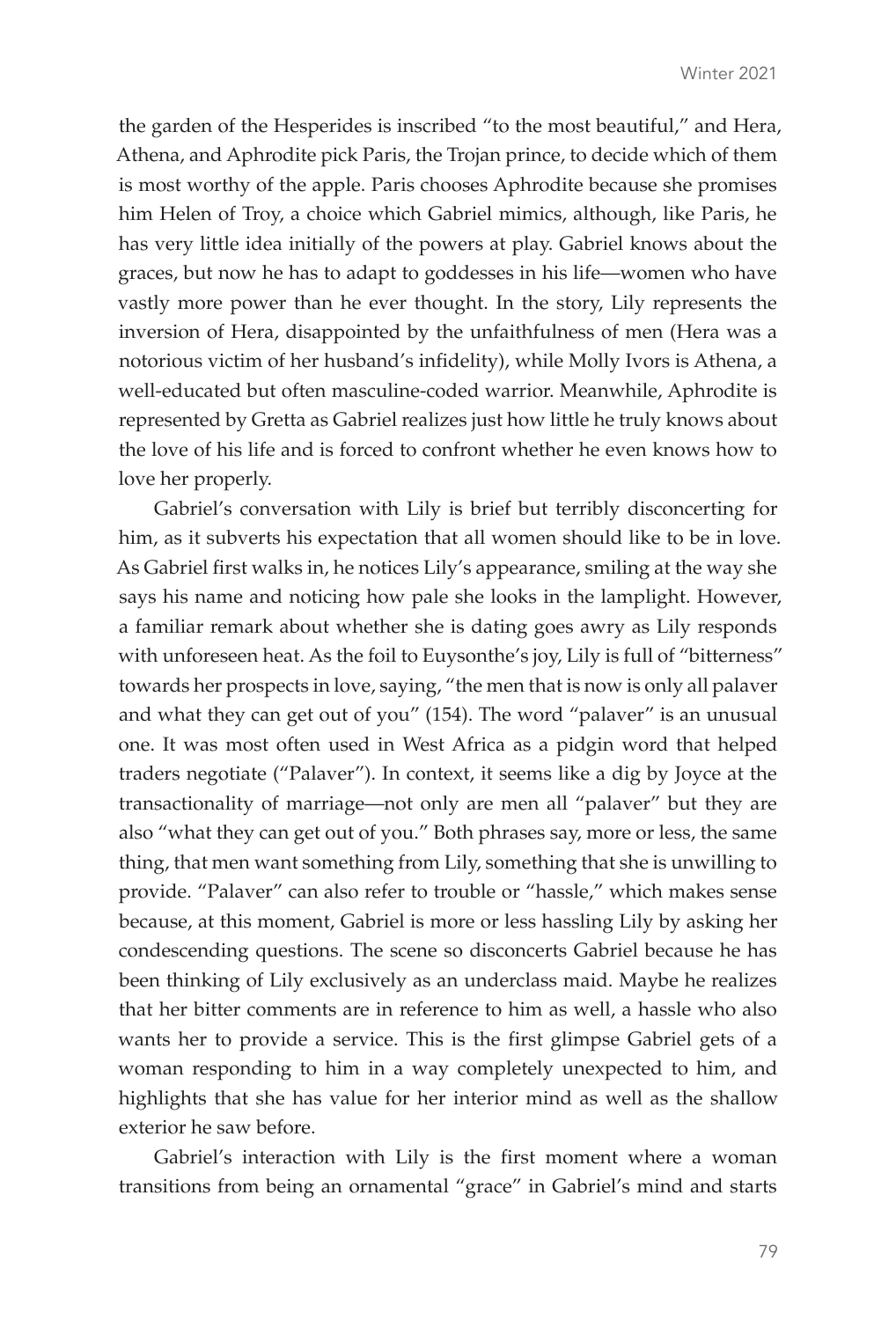becoming a real person with thoughts and feelings he cannot predict, potentially even a goddess. He feels that his misreading of the Lily situation "had cast a gloom over him" and has to wait for a minute outside the ballroom to compose himself (Joyce 155). Lily is less of a "grace" than she first appeared in his mind—she's not an ornamental object, but rather a depiction of the goddess Hera, who is the goddess of marriage but is constantly disappointed by her husband's philandering. Hera is also notoriously bitter, a goddess who made life difficult for heroes. This complete role reversal from servant to fellow human being makes it clear to Gabriel that Lily is an agent now, with the power to make Gabriel uncomfortable, and the second he realizes that the only perceived power he can maintain in light of his embarrassment is to buy her off. Lily's statement makes Gabriel confront what Zach Bowen, a Joyce scholar, calls "[Gabriel's] own patronizing treatment of the maid with its attendant palaver and tries to buy her indulgence" (Bowen 108). Bowen emphasizes the transactionality of the exchange, by using the Catholic indulgence, another idea that means Gabriel feels bad for hassling Lily, but he also believes money can atone for that. I think that idea of forgiveness for crimes yet to be committed means that Gabriel is covering his bases with Lily. He is doing his best to throw money at the situation in order for it to go away, which is a classic upper-class reaction to lower-class discontent. However, that moment could further be seen as Gabriel making a sacrifice to the goddess—indulgences being a common way to pay off the god of Catholicism for your sins. Gabriel is not choosing to let Lily change him, but rather he is trying to appease the anger of a newly identified goddess.

Molly Ivors is a modern new woman, which is just as threatening as it sounds. At first, Gabriel attempts to view her as decorative as well—he almost manages, saying, "She was a frank-mannered talkative young lady with a freckled face and prominent brown eyes. She did not wear a low-cut bodice . . . " and she was wearing an Irish brooch (Joyce 162). By attempting to reduce her to a type, Gabriel is also trying to reduce her to manageable proportions. Gary Leonard, a Joyce scholar using a Laconian lens, writes that Gabriel is so disconcerted by her because there "is nothing about *her* (either in appearance or manner) that might help identify *him*" (Leonard 300). Molly's brooch has meaning to her that he cannot identify. Her absence of a low-cut bodice means she is not dressing to please him at all. The first thing she says once they start dancing is "I have a crow to pluck with you," and it does not get better for Gabriel after that (Joyce 163). Her frankness disconcerts Gabriel,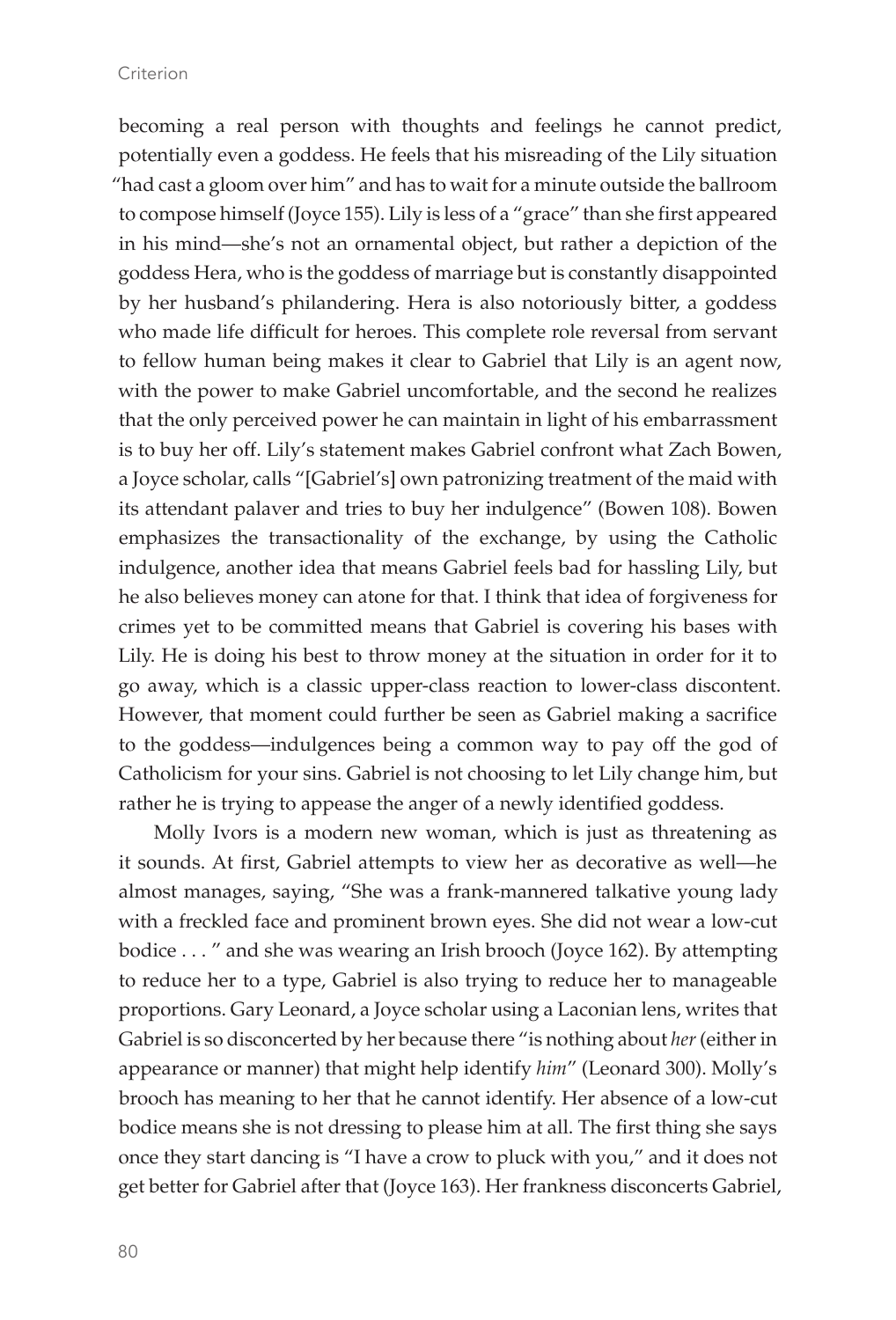and he stays on the defensive for almost the entire conversation, especially once she accuses him of being a West Briton. His response is to, as Bowen puts it, "insulate himself from exposure to the inclemencies of patriotic and simplistic belief by a cloak of sophistication and feigned dispassion" (Bowen 108). This attempt at putting up barriers is similar to what we see him do with Lily; with Lily, he offers her money as a way to put up class barriers between them, but here, because Molly is someone of his own class, he reinforces the boundaries of belief between them. But, we almost immediately see Gabriel's cloak start to unravel. Molly challenges his notions of what kind of young woman he should have to dance with. As a fairly young man he should be open to change, but instead, he is incapable of moving with the times and is threatened by the changes that this new femininity presents.

Molly's war-like behavior as well as her lack of traditional femininity links her closely with the goddess Athena. As the goddess of wisdom and battle strategy, Athena is the intelligent foil to Ares' violent war. Miss Ivors spends time at university, cares about her native lands and language, speaks almost exclusively in interrogatives (like Athena's pet bird, the owl), and is not afraid to challenge Gabriel to a battle (in this case, a battle of the wits). She outstrips him in conversation, finishing their conversation with a disgusted "Of course, you've no answer," and yet in the dance, he almost deceives himself into thinking that she is just teasing (Joyce 165). Joyce writes, "She looked at him from under her brows for a moment quizzically until he smiled. Then . . . she stood on tiptoe and whispered into his ear: West Briton!" (165). This moment is a critical one in their battle and in the challenging of Gabriel's overall ideas about women. He relaxes into a comfortable position with Molly, and as she studies him, he smiles. He is unafraid of what she will see and he believes in the idea that her impression of him will, in fact, be favorable. However, as she leans in to deliver her parting epithet, she does the exact opposite of what he expects. Molly Ivors insults him and walks away, leaving him flustered and confused.

Of course, the most important woman in the story is Gretta, who is a clear parallel to Paris' Aphrodite. Gabriel says how much he prefers her over the other two women who have embarrassed him tonight by asserting their power over him when he says, "There was grace and mystery in her attitude as if she were a symbol of something" (Joyce 182). The word "grace" is not an accident here—it ties into the three graces mentioned previously, and it shows not only that Gabriel thinks of his wife as one of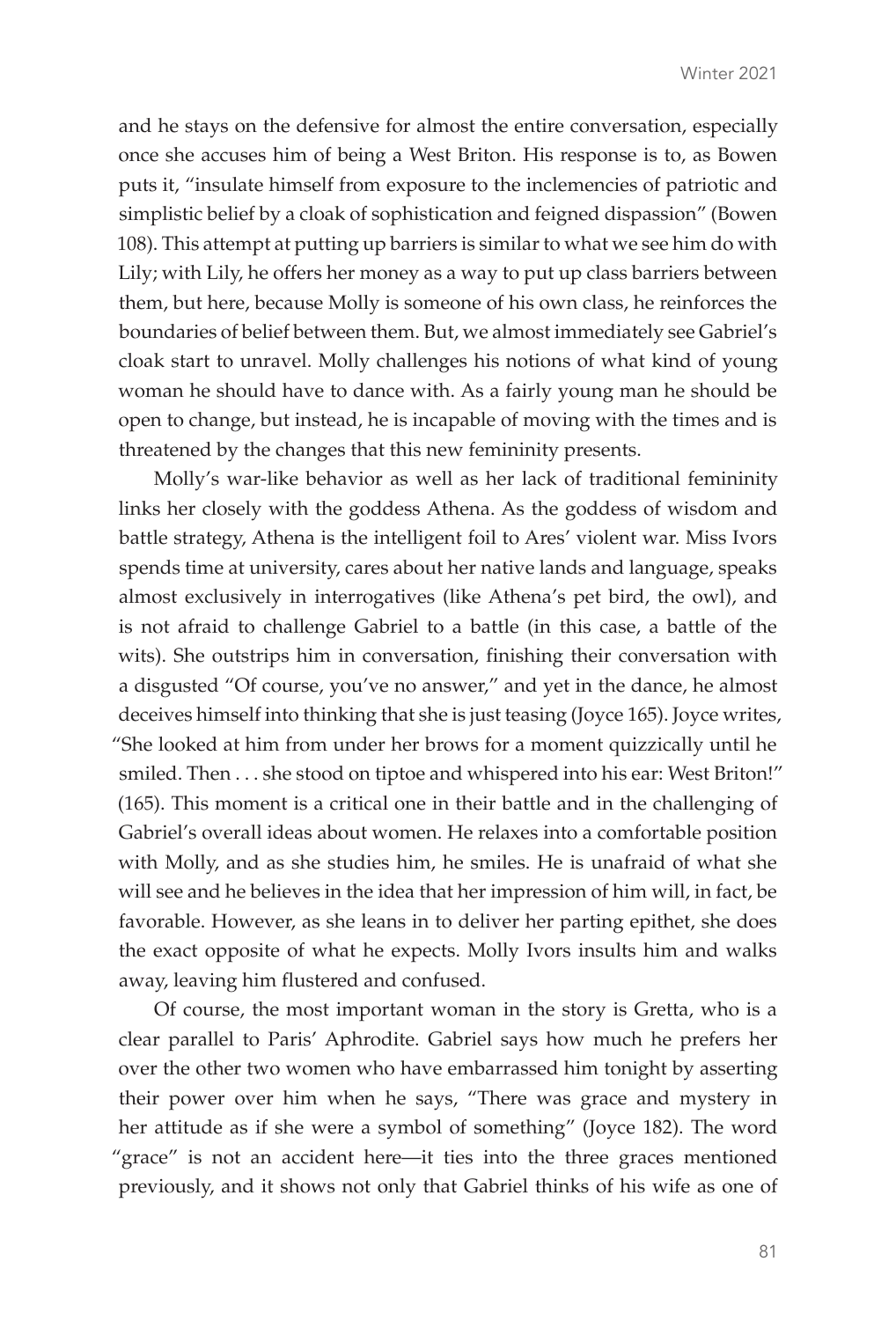#### Criterion

the sweetly submissive women of past femininity, but also that grace has deep theological connotations, defined in the Oxford English Dictionary as "a quality of God: benevolence towards humanity, bestowed freely and without regard to merit" ("Grace"). It is also tied to purity, virtue, strength to resist temptation, and marks of divine favor. One last definition that might be especially pertinent here is an obsolete definition that defines grace as "a gratuity, a tip" ("Grace"). In light of Gabriel's attempts to buy Lily off after his humiliation, this definition adds layers of meaning to this idea, making Gabriel's relationship with Gretta transactional as well—as much as he would likely recoil to admit it.

As Gabriel's Aphrodite, Gretta forces Gabriel to confront feelings of love and lust, as "moments of their secret life together burst like stars upon his memory" (Joyce 185). She affects him differently near the end of the story, and his attraction to her seems to be heightened to such a degree that "only the stress of his nails against the palms of his hands held the wild impulse of his body in check" (Joyce 187). Like Aphrodite, she completely controls his thoughts, filling him with absolute passion, but is completely unattainable. What she is offering him is, in some ways, a consolation prize. After all, Aphrodite offered Paris the most beautiful woman in the world, Helen, who was already married to someone else, which parallels how Gretta was loved by Michael Furey before she was ever loved by Gabriel. This matter of precedence leads to Gabriel at the end feeling as if he has lost, much like Paris at the end of *The Iliad*, his love to her first love. She successfully masters the art of being unattainable, goddess-like in the passion she inspires, but also in the distance she maintains: one second kissing him suddenly, the next neither answering his questions "nor yield[ing] wholly to his arm" (Joyce 189). As Gabriel chooses love like Paris before him, he ends up choosing to try and purchase something that cannot be bought— the love of another person.

At the nexus of this story is the choice that Gabriel has to make between power, wisdom, and passion, and like Paris, he is an unlikely person to make this choice. In the myths, Paris is a prince. He is also a beautiful, slightly effeminate, intelligent shepherd, who is sent away to be killed because his role in the destruction of Troy was foretold at his birth, and yet was saved by a herdsman who could not stomach killing the infant. Paris is not the soldierhero of Troy, any more than Gabriel is the soldier-hero of this narrative. Neither man is particularly stoic, although we do see Gabriel try to hide his emotions, exhibiting Edwardian stoicism in his refusal to make the first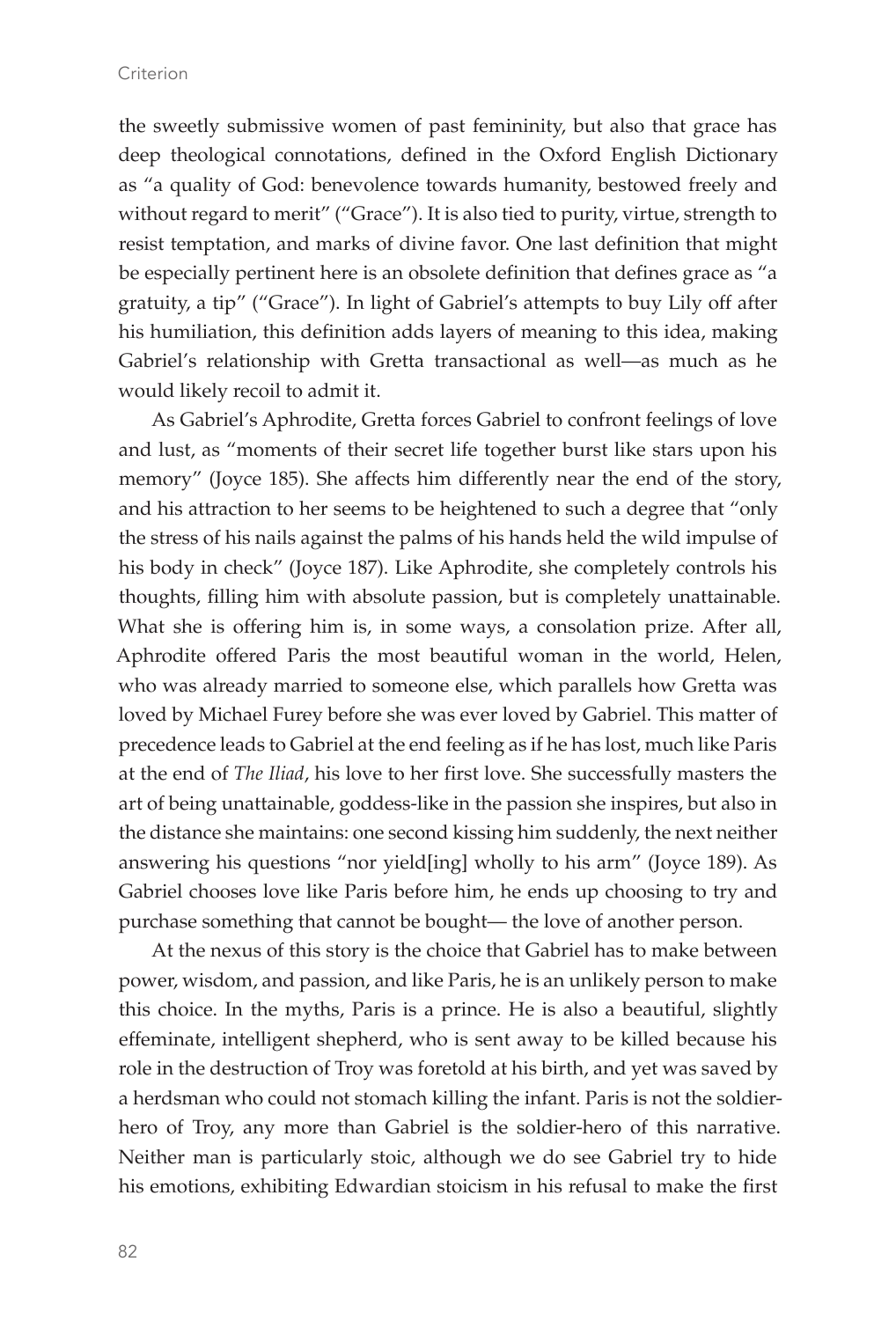move in the bedroom, saying, "If she would only turn to him or come to him of her own accord!" (Joyce 189). Both men are eventually disappointed by their choices, as the result of their desire to be masters of their women proves that they can never fully control another human being. Finally, both do prove the superiority of the domestic over the soldier-hero masculinity, with Paris's defeat of Achilles and Gabriel's victory in marrying Gretta, at least for a time, but both of their stories end in tragedy. At the end of *The Iliad*, Paris is killed in battle and dies, while Gabriel is left isolated from his wife, looking out at the snow and thinking about the dead.

This similarity between Paris and Gabriel is evidence of the cyclical nature of the decisions that men— especially domestic men— throughout the ages have access to, as opposed to the decisions that soldier-heroes have access to. Domestic men must choose to be good providers and hope that the women in their lives stay because of that. Domestic men sometimes have to rely more on the hand of fate than their own merit, with Paris famously being saved by Aphrodite any number of times, and Gabriel only getting a chance to court Gretta because of Michael's death. Gabriel cannot access a wide variety of choices in Edwardian England, and neither could Paris in early Troy. Joyce would likely argue that because domesticity necessitates transactionality; it is almost impossible for the domestically masculine man to love his wife without reservations, and even more difficult for her to reciprocate. Not only that, but given a choice between power, wisdom, and passion, it seems that the domestic man will choose passion every single time, because it reinforces his notions of what it means to be a man and plays on his insecurities that he may not be as manly as he is expected to be. Leonard argues that "Gabriel desires to be the desire of the Woman—of Lily, Molly Ivors, or Gretta—because she/they . . . can then provide what he lacks, or rather protect him from realizing that he lacks anything" (Leonard 303). Leonard explains that feeling desirable is a key motivator of masculinity, and I believe that as both Paris and Gabriel have been made to feel undesirable, they latch on to the women in their lives whom they need to justify their manhood.

Joyce has written Gabriel as a timeless character, a mimic of one of the most timeless characters in one of the most timeless tales ever. Gabriel, in filling the part of Paris, is first forced to acknowledge that he is dealing with goddesses, not graces, in the persons of Lily, Molly, and Gretta. Then, he is forced to choose between them, "the part that Paris played on another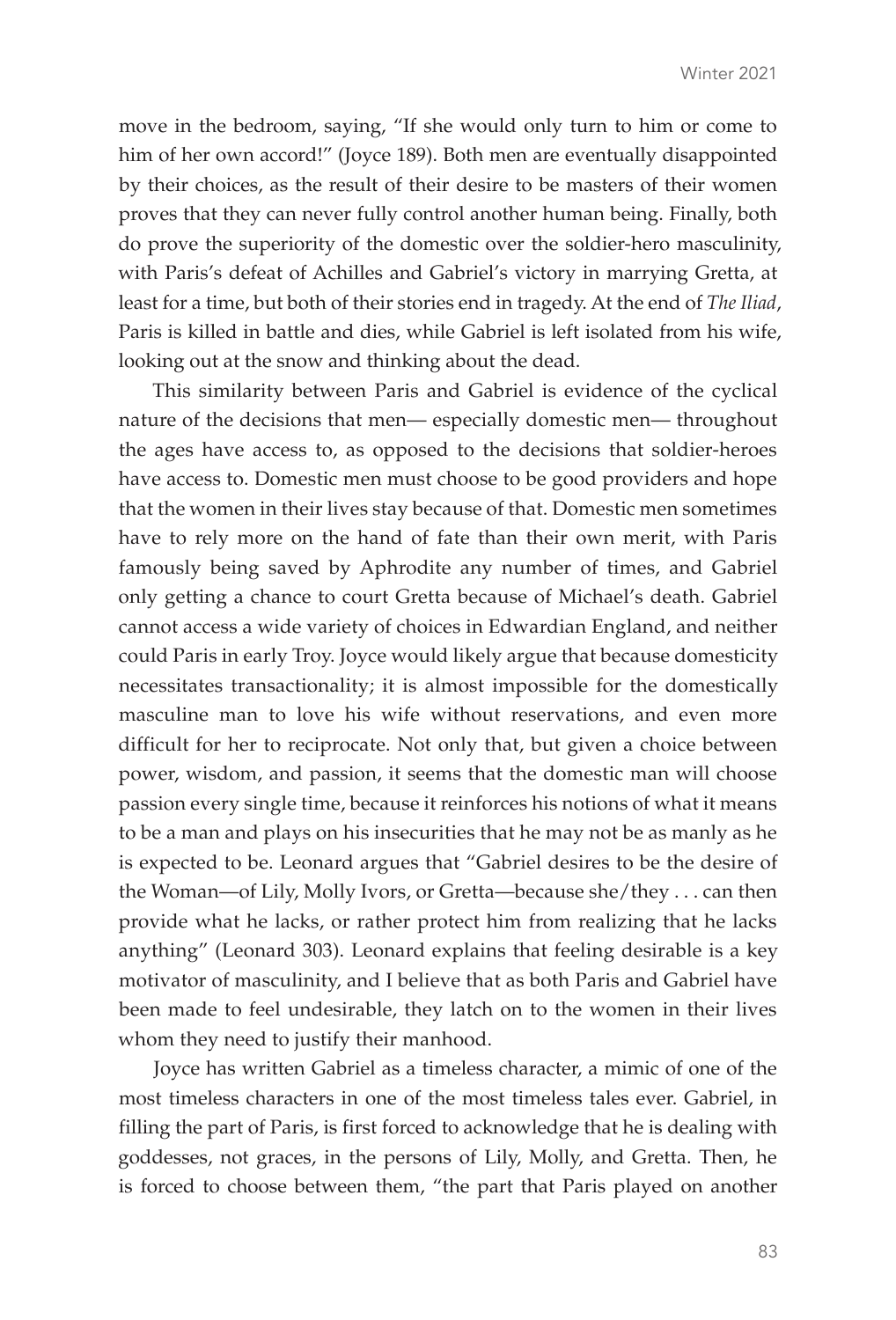occasion" (Joyce 178). By aligning himself with Paris, he demonstrates the cyclical nature of his choice and proves that, although neither of them is a typical soldier-hero of masculinity, both are motivated to choose passion in part because it reaffirms their own domestic masculinity. However, the passion that both Gabriel and Paris choose seems to be doomed from the start. Joyce was clearly thinking about the universality of myth, the tension between different kinds of masculinity, and how different kinds of men react to different kinds of women. Overall, I think there are two clear messages of "The Dead": the importance of making decisions from a place of security and strength, and the complete impossibility of forcing feelings. Only from that perspective can anyone break the Paris-cycle of choosing exactly what is worst for both themselves and the people they care about in pursuit of love.